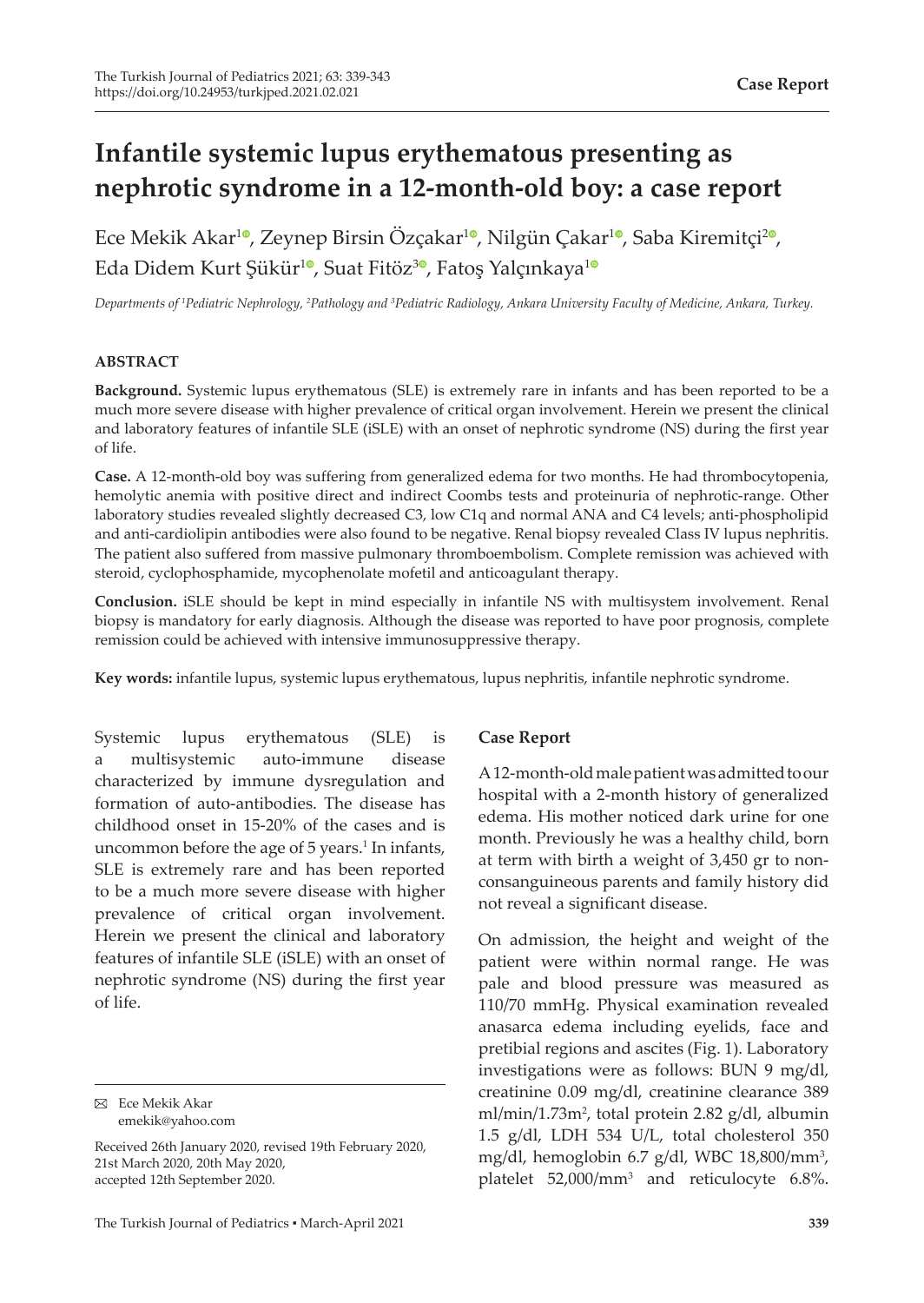*Mekik Akar E, et al Turk J Pediatr 2021; 63(2): 339-343*



**Fig. 1.** Pictures of the patient showing anasarca **Fig. 1.** Pictures of the patient showing anasarca **Fig. 2.** Pulmonary thromboembolism on computed edema and ascites.

Blood smear was consistent with hemolysis. Direct and indirect Coombs tests were found to be positive. Bone marrow aspiration revealed no evidence of malignancy. On the urinalysis, urine density and protein were 1,028 and 1,000 mg/dl, respectively. Direct microscopy of the urine revealed 545 RBC/hpf and 83 WBC/hpf. Spot urine protein/creatinine ratio and 24-hour proteinuria were calculated as 21.4 mg/mg and 496 mg/m2 /hour, respectively. Serum C3 level was 0.73 g/L (N:0.86-1.79) whereas C4 level 0.30 g/L (N:0.14-0.48).

He was diagnosed as NS with generalized edema, nephrotic range proteinuria, hypoalbuminemia and hypercholesterolemia. Renal ultrasonography (USG) showed an increase in both kidney sizes and parenchymal echogenicities.

ANA, anti-dsDNA, lupus anticoagulants, nuclear auto-antibodies and serologic tests for infectious etiologies including EBV, CMV and syphilis were found to be negative. He had a slightly decreased C3 and normal C4 levels, while C1q levels was found to be low. Antiphospholipid and anti-cardiolipin antibodies were also found to be negative.

Steroid treatment (8 mg/kg/d) was commenced for autoimmune hemolytic anemia and thrombocytopenia, and tapered to 2 mg/kg/d in 10 days. Echocardiography was normal whereas, thoracoabdominal computed tomography (CT) revealed massive pulmonary thromboembolism (Fig. 2).



tomography.

Urgent intravenous (IV) heparin infusion was started. Doppler USG showed additional thrombosis on left deep crural veins. Thrombophilia tests revealed heterozygote mutations for factor V Leiden and methylenetetrahydrofolate reductase. Anti-thrombotic therapy was continued with enoxaparin. However, respiratory distress started and tachypnea increased soon after. Oliguria developed and hypertension (HT) persisted. His clinic condition was stabilized with repeated blood transfusions, IV albumin infusions and anti-hypertensive medications. Renal biopsy revealed diffuse podocyte hypertrophy, glomerular basal membrane thickening, endocapillary and mesangial proliferation and "full-house" positivity on immunofluorescence staining (including IgG, IgA, C3, C1q, fibrinogen, lambda and kappa) which is consistent with Class IV lupus nephritis (Fig. 3). Pathological vascular findings were not detected on renal biopsy.

In addition to steroid therapy which was slowly tapered after a month of 2 mg/kg/d dose, cyclophosphamide (CYP) (500 mg/m<sup>2</sup>/ dose per month for 6 months) was given. At the third month of therapy, he achieved complete remission with spot urine protein/creatinine ratio 0.3 mg/mg, serum albumin 3.5 mg/dl, and normal renal function tests, hemoglobin, platelet and C3 levels. Mycophenolate mofetil (MMF) (1000 mg/m2 /day) was commenced as maintenance therapy, after 6 monthly doses of CYP were completed. Enoxaparin was given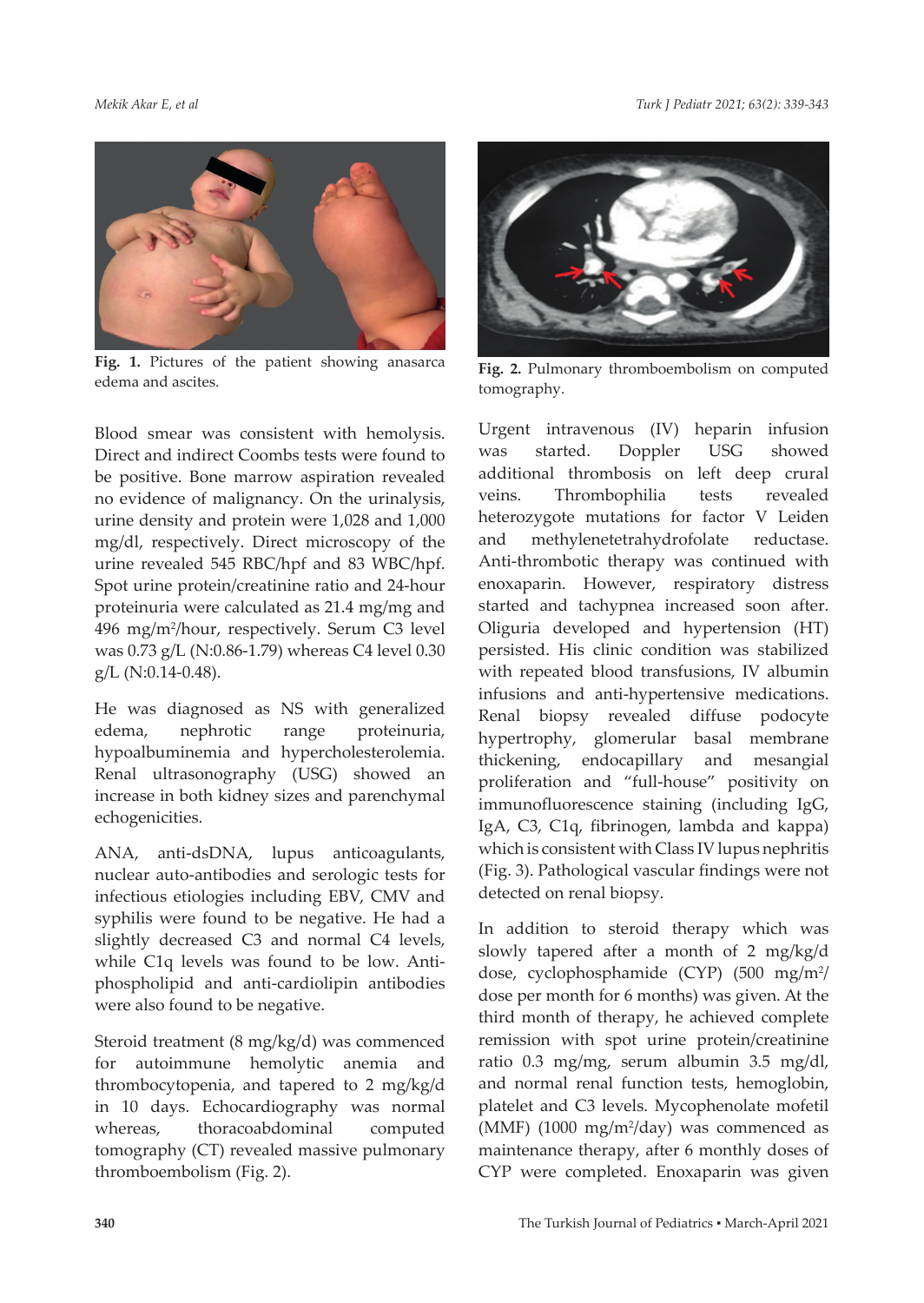

**Fig. 3.** Renal biopsy specimens: a) endocapillary and mesangial proliferation on light microscopy; b) Ig G depositions on immunofluorescence.

for 6 months and discontinued when control radiologic images (CT and USG) revealed thrombosis-free lungs and extremities.

The last visit of the patient was at the  $20<sup>th</sup>$ month of the therapy and he is still in complete remission without edema and HT, and with totally normal renal function. Additional genetic work-up for infantile NS (a comprehensive glomerular disease NGS panel) did not reveal any mutations.

Informed consent was obtained from the patient for whom identifying information is included in this article.

# **Discussion**

Our patient presented with infantile NS developing below 1 year of age which is a rare but severe clinical condition that may occur due to primary or secondary causes.<sup>2</sup> In regions where consanguineous marriages are prevalent, like our country, primary infantile NS with genetic or syndromic origin is more common. However, he had Coombs positive autoimmune hemolytic anemia and thrombocytopenia that lead us to further investigate for secondary causes. We performed a renal biopsy as soon as possible which revealed lupus nephritis. In spite of his seronegativity for SLE, according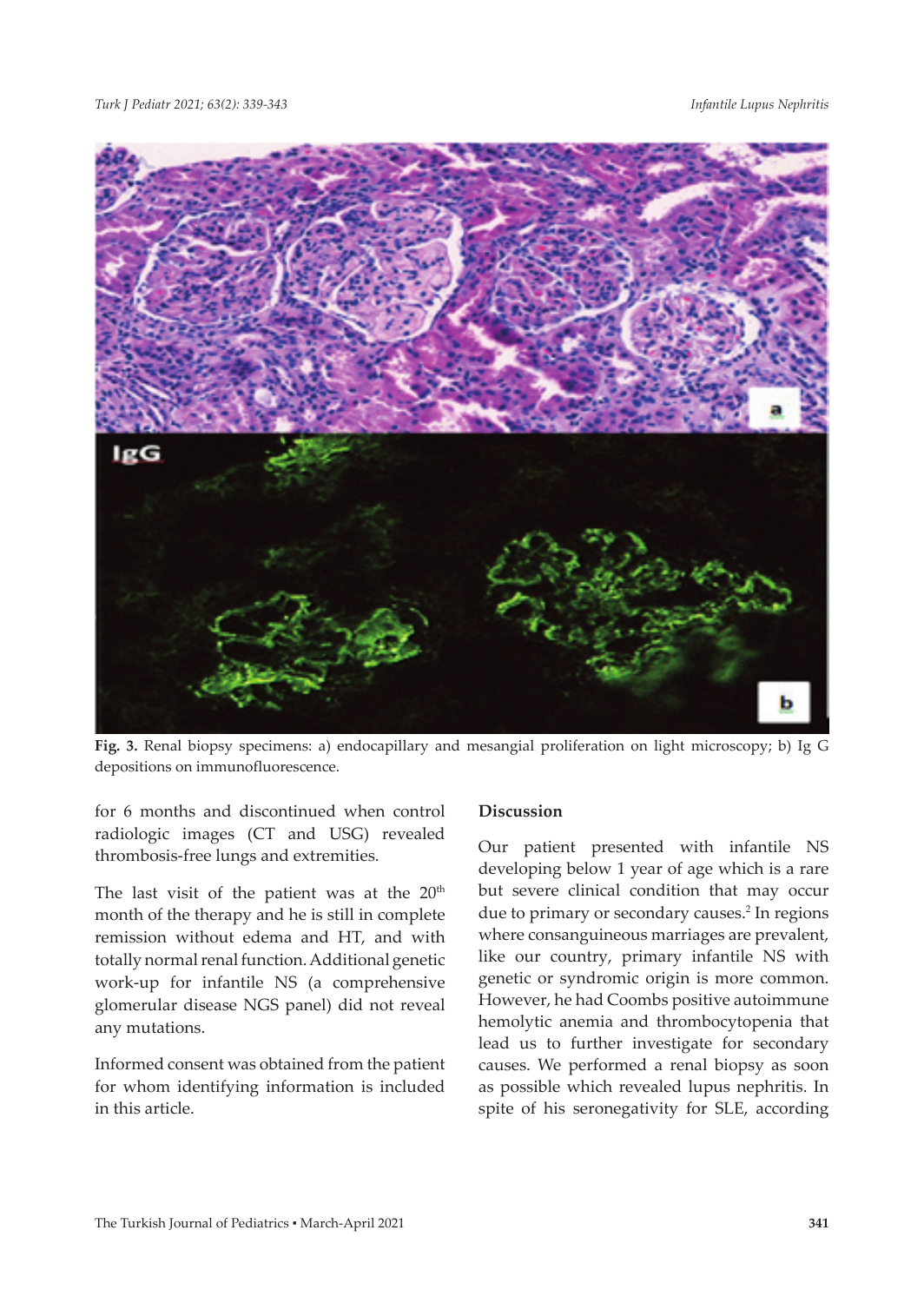to SLICC criteria, he was diagnosed as iSLE with his biopsy proven lupus nephritis (LN), autoimmune hemolytic anemia, autoimmune thrombocytopenia and hypocomplementemia.<sup>3</sup> Though full-house immune staining can also occur in other conditions, he did not have any symptoms suggesting other autoimmune diseases like mixed connective tissue disease (no rash, arthritis or myopathy), Sjögren syndrome (no keratoconjuctivitis sicca), hypocomplementemic urticarial vasculitis syndrome (no typical urticarial rash), IgG4 related nephritis, and rheumatoid arthritis (no arthritis).

Infantile lupus with onset before the age of two years is an uncommon disease. It has a more severe disease course as compared with older onset patients. Female predominance that is typical for adult SLE patients is not evident in iSLE with nearly equal incidences in both genders. The interval between the onset of symptoms and diagnosis was found to be shorter and multisystem disease at the time of diagnosis was reported more frequently than older age groups. Noticeably, renal, cardiopulmonary and neurologic involvements have the highest incidence. As a result, iSLE is believed to cause higher morbidity and mortality.<sup>1</sup> In line with the literature, our patient was male and had two important system involvements at the time of the diagnosis. Additionally, pulmonary thromboembolism which is an important complication of NS aggravated his clinical condition and complicated our treatment.

There are several single case reports about iSLE.4-9 Infantile SLE patients presenting with congenital NS as early as 6 weeks of age was reported and all of them had severe progressive multisystemic involvement.4,5 Kreindler et al. $6$  presented a 1 month of age male infant with pulmonary hemorrhage and glomerulonephritis. As our patient, he needed an aggressive immunotherapy with a combination of prednisone, intermittent CYP and MMF for a complete serological and clinical remission at 30-month follow-up. The possibility of association between iSLE

and Epstein-Barr virus (EBV) infection was suggested in a 14-month-old Japanese boy who had biopsy proven lupus nephritis and hepatitis after an EBV infection.7

To our knowledge, there is only one case series about iSLE reported by Zulian et al.<sup>10</sup> which included 13 patients with SLE diagnosed in the first year of life. Most common laboratory findings of these patients were anemia, thrombocytopenia and hypocomplementemia which are similar in our patient. Renal disease was the most common organ involvement seen in 92% of their patients and the most frequent renal pathology was World Health Organization class IV LN. Mortality rate was reported to be high (38%) and 62% of the survivors had residual damage.

Lupus nephritis is believed to be one of the most important predictors of morbidity and mortality in iSLE. Class IV LN, younger age, HT, impaired renal function and low C3 levels at the time of diagnosis are reported to be indicators of poor prognosis and low treatment response in LN.11 While corticosteroids and CYP are the mainstay of induction therapy; azathioprine, MMF, rituximab and tacrolimus are other options which are shown to be efficient.<sup>12</sup> Following the induction phase, all patients with LN should be administered maintenance therapy to sustain remission. Azathioprine and MMF were shown to be superior to CYP as a maintenance drug, with less serious side effects.<sup>11-13</sup> Regarding general approach to treatment of infantile LN, our patient was treated with CYP and high dose steroids in induction phase followed by MMF and low dose steroids as maintenance therapy. Despite having severe clinical and laboratory features at presentation, he achieved remission in the third month of therapy and still in remission with good growth.

Although infantile NS usually develops secondary to genetic and syndromic disorders, rare conditions such as iSLE might be the underlying etiology. The possibility of iSLE should be kept in mind especially in infantile NS patients who have multisystemic involvement.